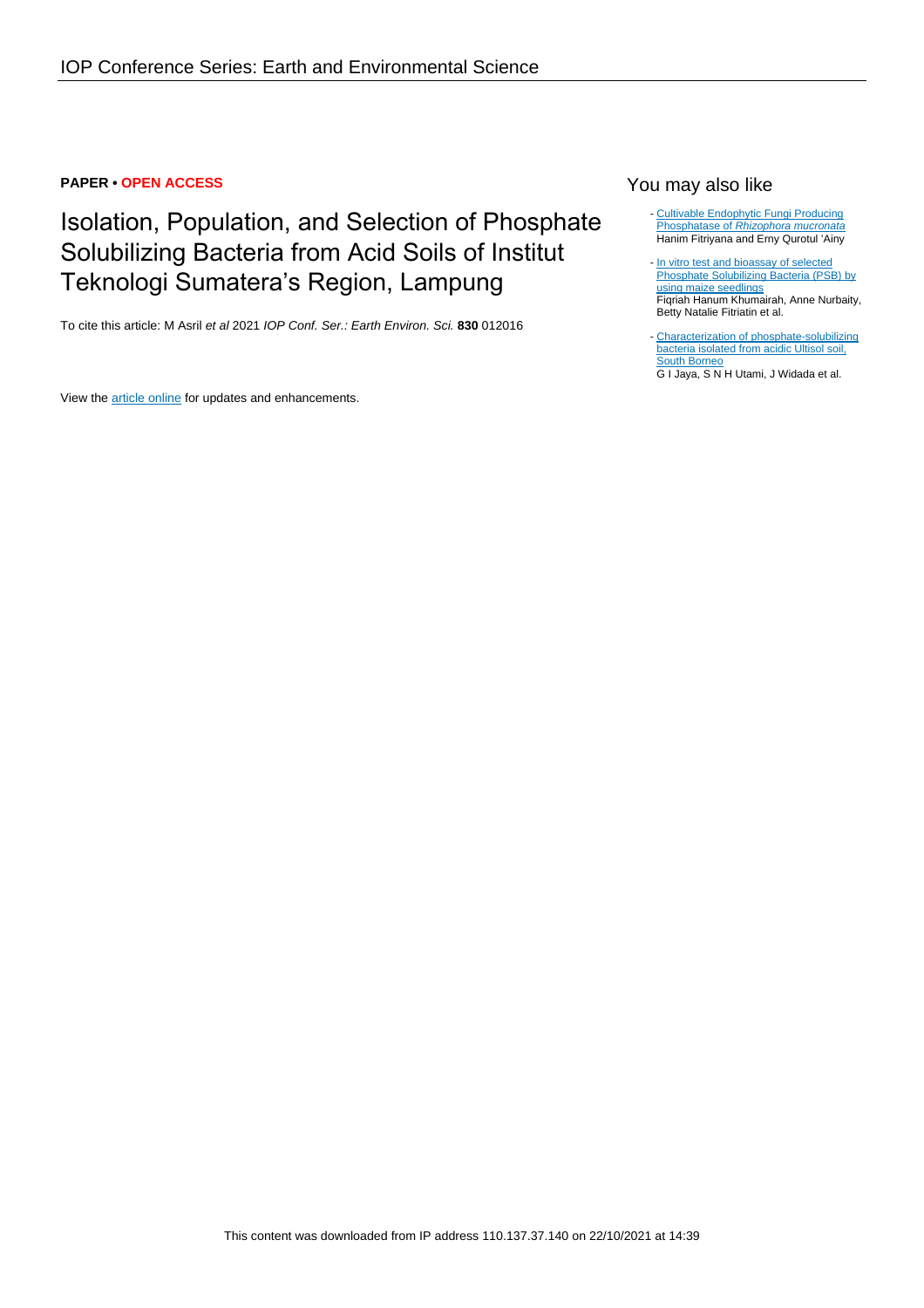IOP Publishing

# **Isolation, Population, and Selection of Phosphate Solubilizing Bacteria from Acid Soils of Institut Teknologi Sumatera's Region, Lampung**

**M Asril**<sup>1</sup> **, Y Lisafitri**<sup>2</sup> **, A Niswati**<sup>3</sup> **and S R Dirmawati**<sup>4</sup>

<sup>1</sup>Biology Department, Institut Teknologi Sumatera, Lampung, Indonesia <sup>2</sup>Environmental Engineering Department, Institut Teknologi Sumatera, Lampung, Indonesia

<sup>3</sup>Soil Science Department, Lampung University, Lampung, Indonesia <sup>4</sup>Agrotechnology Department, Lampung University, Lampung, Indonesia Email: m.asril@bi.itera.ac.id

**Abstract.** Ultisol, which is acidic soil, is widely distributed in Indonesia, especially Sumatera Island. The characteristics of acidic ultisol make the presence of phosphate available in the soil deficient. This condition is caused by soil pH, which is very influential in phosphate availability in the soil. In acidic conditions, phosphate (P) binds to Fe or Al. Plants highly need the availability of phosphate in the soil. This condition is because phosphate is a nutrient that is needed by plants. Phosphate solubilizing bacteria are soil microbes that can improve P's availability in acid soils by dissolving P that is bound to other metals. This study aims to obtain indigenous phosphate solubilizing bacteria from acid soils located in the Institut Teknologi Sumatera (ITERA). The study was conducted from April to June 2019, which included isolation of phosphate solubilizing bacteria from the soil, a test of the ability of phosphate dissolution on Pikovskaya medium, and pathogenicity test on potato tubers. The results showed that there were 35-74 x 105 cfu/g of soil samples. Seventeen isolates were obtained, which were able to use phosphate in the medium. Of the seventeen isolates, there were four potential isolates with the highest phosphate solubility index, namely EF.NAP 1 (1.2143), EF.NA3  $(1,100)$ , EF.NAP 4  $(0.8616)$  and EF.NAP 9  $(0.7188)$ . Isolates have the best phosphate solubilizing index on the 6th day to the 7th day. The four potential isolates were not pathogenic in pathogenicity testing using potato tubers. These four isolates can be used to isolate candidates to improve the availability of phosphorus in the soil needed by plants in the ITERA region**.**

#### **1. Introduction**

Acidic soils such as ultisol and oxysol are prevalent in Indonesia, especially on Sumatra and Kalimantan [1]. Its wide distribution causes this type of soil to be used as an agricultural area. A common problem found in Ultisol soils is the low P available due to high phosphate fixation by several Fe, Al and Ca minerals. The binding of phosphate by some minerals causes the phosphate in the soil not to be absorbed by plants because it is in the form of phosphate bound [2]. This condition causes the effectiveness of inorganic phosphate



Content from this work may be used under the terms of the Creative Commons Attribution 3.0 licence. Any further distribution of this work must maintain attribution to the author(s) and the title of the work, journal citation and DOI. Published under licence by IOP Publishing Ltd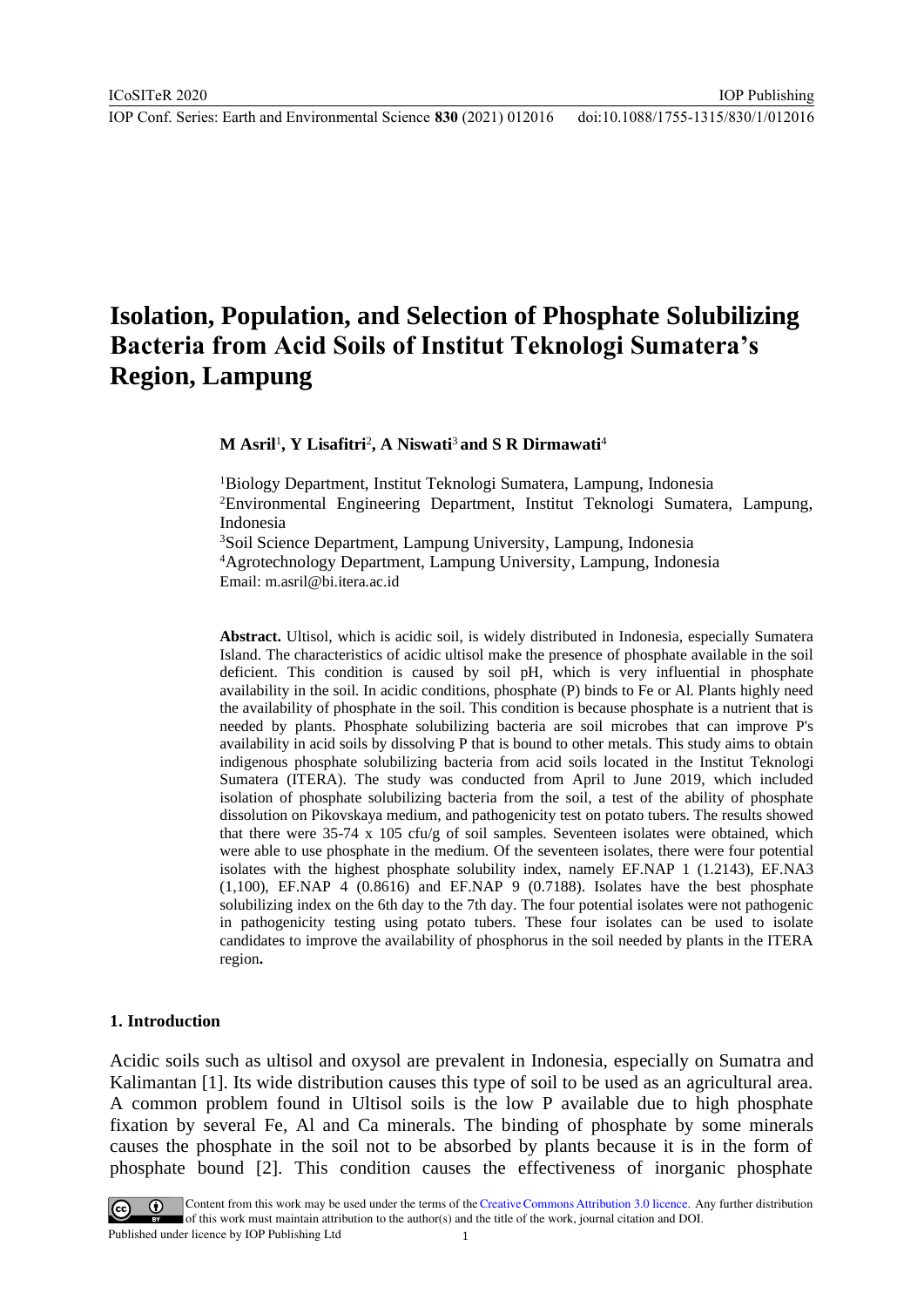fertilization on ultisol soil is very low, and plants can absorb only 10-30%. The remaining 70- 90% fertilizer cannot be absorbed by plants and settles into the soil. This situation causes the soil to become infertile. This soil type is the primary condition in the area of the Institut Teknologi Sumatera (ITERA). Acidic soil conditions in ITERA are also supported because ITERA land is a former rubber plantation that has undergone years of fertilization so that inorganic phosphate buildup is very high.

Another thing is also due to the condition of the ITERA soils originating from rock weathering, and former rubber plantation land has limited nutrient availability. It has a very acidic soil pH [3]. This factor is the cause of the condition of plants in the ITERA region to become infertile. Plants are very dependent on plant nutrients, mostly taken from the soil, one of which is phosphorus [4]. Phosphorus (P) is the main element of macronutrients needed for plant growth and development. Soil generally contains much phosphorus, but only a little is available for plants. Plants are only able to absorb mono or phosphate-based, organic phosphate or a form of phosphate that is not dissolved must be mineralized or dissolved by microorganisms [5], if the soil does not contain phosphate solubilizing bacteria, only a small amount of phosphate can be absorbed by the soil or plants, so that causing the soil to become infertile [6]. There needs to be an ecological treatment or manipulation to increase the growth of other plants, one of them with phosphate solubilizing bacteria.

Phosphate solubilizing bacteria are known to dissolve P by releasing P compounds through the mechanism of chelating formation, exchange reactions, and organic acid production [7]. The effect of phosphate solubilizing microorganisms on plants is due to their ability to increase P's availability and their ability to produce growth regulators, especially by microorganisms that live on the root surface [4] called by *plant growth-promoting rhizobacteria*. Some groups of bacteria, such as *Pseudomonas*, *Bacillus*, and *Rhizobium*, are the most potential phosphate solubilizing bacteria and can be found on the soils. The potential use of indigenous soil microbes from acid soils can be carried out to support the greening program carried out by ITERA. This method is environmentally friendly rather than the method often used so far in fertilization that is not environmentally friendly [1], as the use of chemical fertilizers.

Bacteria that can dissolve phosphate will experience inhibition of its activity if introduced into habitats that are not native. Besides, the acidity factor (pH) of an environment is a limiting factor for phosphate solubilizing bacteria activity [8]. Therefore, the search for indigenous phosphate solubilizing bacteria isolates from acid soils is very useful for obtaining suitable potential bacteria applied on ultisol land in ITERA to improve plants' uptake nutrients. This study aims to obtain indigenous phosphate solubilizing bacteria from acid soils from ITERA's region that can dissolve phosphate, which can later be developed as biological fertilizer to improve soil fertility ITERA regions.

# **2. Methods**

The research was conducted at the ITERA Biology Laboratory in April to June 2019 in four steps consist of: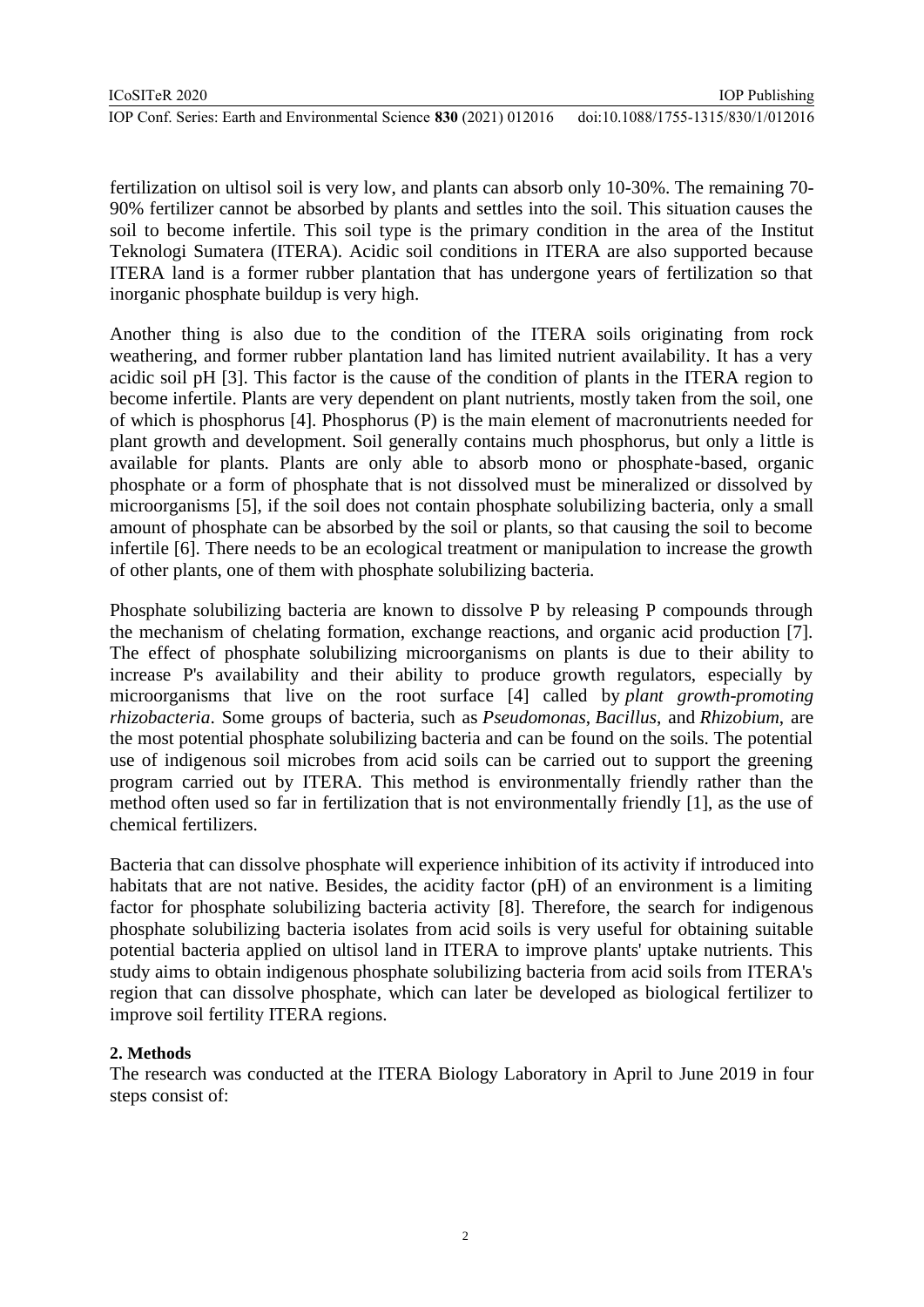IOP Publishing

## *2.1. Soil Sampling*

Soil sampling is done using a purposive random sampling method. Soil samples were taken randomly from embankment F at a depth of 0-15 cm at 17.00 WIB. The sample is put in a plastic clip and stored at room temperature before used.

## *2.2. Isolation and Characterization of Phosphate Solubilizing Bacteria from Soil*

Soil samples were grown on nutrient broth medium enriched with  $5\%$   $Ca_{3}(PO_{4})_{2}$  and incubated in a shaking incubator at a speed of 120 rpm for 24 hours at room temperature. The soil sample is diluted and then grown on the surface of the Pikovskaya's medium for 3-7 days at room temperature. The growth of P solubilizing bacterial colonies is characterized by the formation of clear zones around the colony. The colonies were purified to obtain a single colony.

## *2.3. Testing the ability of bacteria in dissolving P*

Pure culture of P solubilizing bacterial isolates was regenerated on solid Pikovskaya medium and incubated for seven days at room temperature. The clear zone formed around the colony is measured. The P dissolving index (IP) is calculated to determine the bacterial degradation ability of P.Testing the ability of bacteria to dissolve phosphate is carried out using pure bacterial isolates, grown on a solid Pikovskaya medium containing (10 g  $C_6H_{12}O_6$ , 5 g  $Ca_3(PO_4)_2$ , 0.5 g (NH<sub>4</sub>)<sub>2</sub>.SO<sub>4</sub>, 0.2 g KCl, 0.1 g MgSO<sub>4</sub>.7H<sub>2</sub>O, 0.002 g MnSO<sub>4</sub>.7H<sub>2</sub>O, 0.002 g FeSO<sub>4</sub>.7H<sub>2</sub>O, 0.1 g NaCl, 0.5 g yeast extract, 20 g to be dissolved in 1000 ml aquadest with a pH of 7.0), with dot inoculation and incubated for seven days at 30  $^{\circ}$ C. The growth of P solubilizing bacterial colonies is characterized by the formation of clear zones around the colony. The clear zone formed around the colony is measured, and the P dissolving index (IP) of each colony is calculated to determine the degradation ability of bacteria against P by the following equation [9].

### *2.4. Pathogenecity Test*

Bacterial isolates with the highest phosphate solubilizing index were tested for simple pathogenicity using potato tubers. This method was modified by Asril and Leksikowati [10] based on Lelliot and Stead method [11]. This test aims to see the ability of bacterial isolates pectinolytic. Pectinolytic activity is an early indication of bacterial isolates capable of damaging pectin (in the form of lesions on potato tubers) found in plant cell walls. This potato spoilage test is done by inoculating bacteria by being pricked in the middle of a potato tuber washed with running water. Potato bacteria that have been inoculated by bacteria are incubated in a petri dish which has been given filter paper and sterile water to keep it moist. The pectinolytic activity was observed for two days and incubated at room temperature. The isolate's positive reaction was demonstrated by the presence of decay in the middle of the potato tuber inoculated with test bacteria. The positive reaction indicates that the isolate is a pathogen in plants and cannot be used as a potential isolate candidate*.*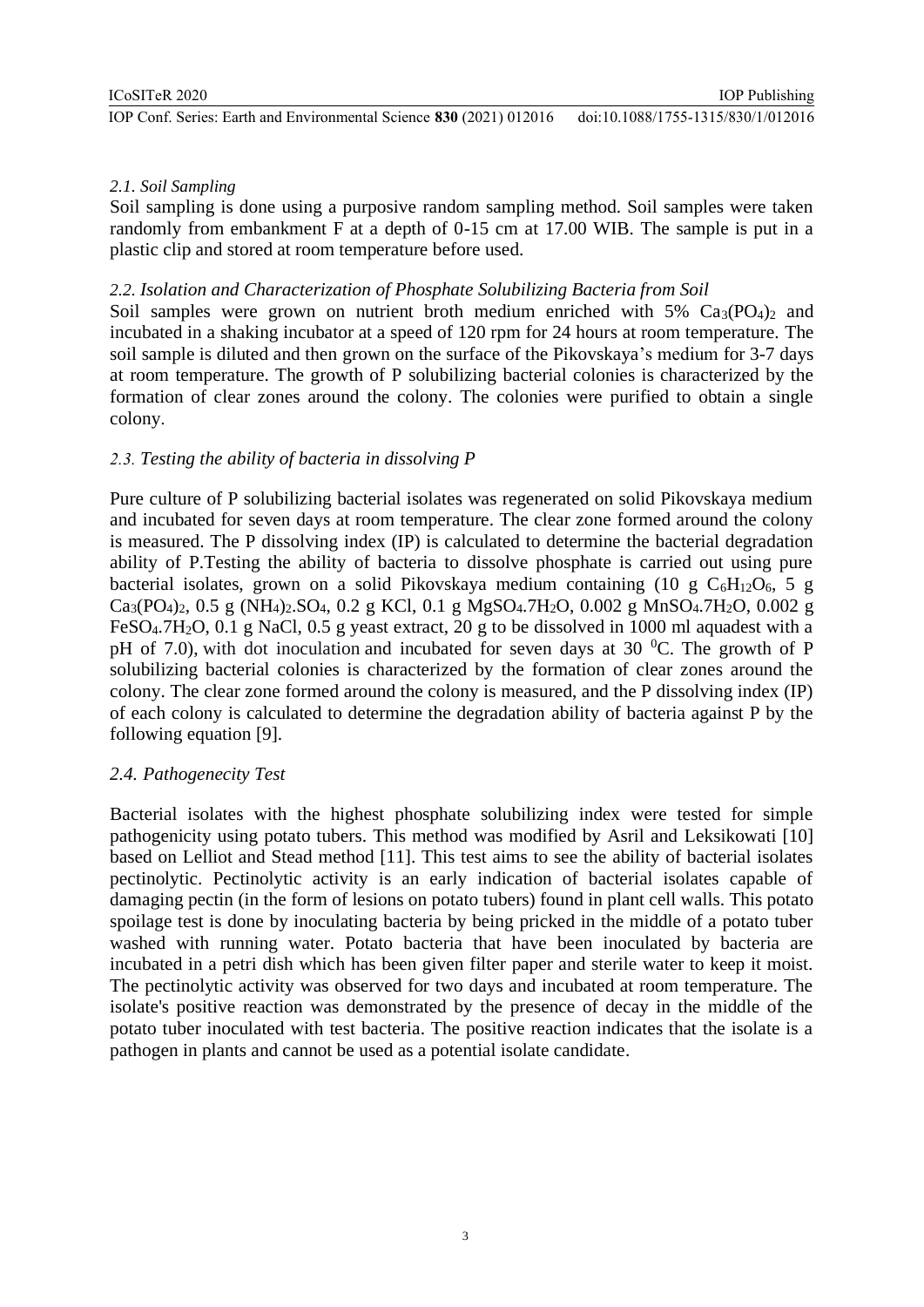.

IOP Conf. Series: Earth and Environmental Science **830** (2021) 012016 doi:10.1088/1755-1315/830/1/012016

IOP Publishing

#### **3. Results and Discussion**

### *3.1. Isolation and Total Population of Phosphate Solubilizing Bacteria from Soil*

The isolation of phosphate solubilizing bacteria from soil samples at Embankment F Location amounted to 35-74 x  $10^5$  cfu/g of soil samples. Asril & Lisafitri [3] reported that the population of phosphate solubilizing bacteria at the same sampling point location only amounted to  $14.2 \times 10^4$  cfu/g. The population of phosphate bacteria in the soil is influenced by soil pH. The soil pH of the sample of 4.09 was the main factor causing the number of isolates of phosphate solubilizing bacteria from the sample to be limited. The acidity factor of an environment is a limiting factor for phosphate-solubilizing bacteria activity [8]. The initial treatment also caused the increase in the population of phosphate solubilizing bacteria from previous studies in phosphate addition in the initial isolation medium before it was grown on the pikovskaya medium. The addition of a phosphate  $(Ca_3(PO_4)_2)$  stimulates phosphatase formation by bacteria in soil samples.

Based on the total population obtained 17 isolates of phosphate solubilizing bacteria that have diverse abilities. The ability of the seventeen bacteria to dissolve phosphate is shown by forming a clear zone on the Pikovskaya medium (Figure 1). The clear zone shows that the bacteria can dissolve phosphate. The formation of a clear zone around the colony shows that the isolate can produce organic acids that can bind with Ca ions to form  $Ca_3(PO_4)_2$ compounds on Pikovskaya medium and free  $H_2PO_4$  ions to form clearer coloured areas [12]. The greater the clear zone around the colony, the higher the ability of bacteria to dissolve phosphate in the media. Bacteria that show the highest clear zone will be used as a potential isolate to proceed to the next step.



**Figure 1.** Ability of phosphate solubilizing bacteria on Pikovskaya medium

# *3.2. The ability of bacteria in dissolving P*

Bacterial isolates that had the highest phosphate solubility index in pikovskaya media were EF.NAP 1 (1.2143), EF.NA 3 (1.100), EF.NAP 4 (0.8616) and EF.NAP 9 (0.7188) (Figure 2). In general, Pseudomonas is a type of bacteria that is known as the best phosphate solubilizing besides Bacillus and Rhizobium. The Pseudomonas group's existence on acid soils and because of this genus can adapt to various environmental conditions. This bacterium can live in acid soils such as Pseudomonas sp. DSMZ strain 13134 [13]. Pseudomonas bacteria are widely reported as bacteria with the highest phosphate dissolution concentration in the rhizosphere [14]. Even one of the species of Pseudomonas FBJ6 is the most efficient phosphate-solubilizing as biological fertilizer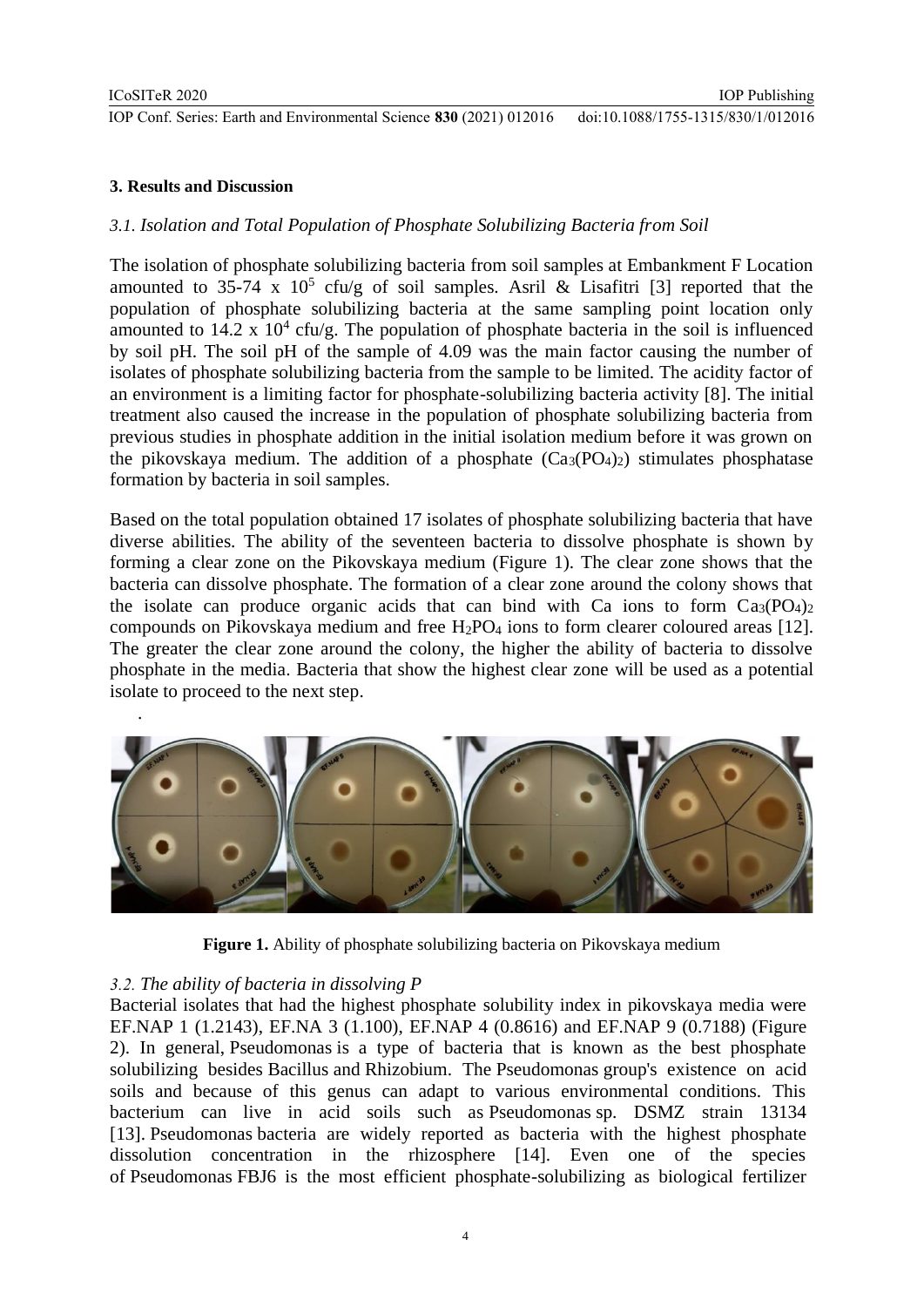[15,16]. The use of Pseudomonas such as P. fluorescens in agricultural soils is very high. It can be a plant growth-promoting rhizobacteria to be developed as a biofertilizer and bioinoculant for plants [17]. Plant growth-promoting rhizobacteria can increase plant growth with two main mechanisms, namely directly and indirectly. The ability of phosphate solubilizing bacteria is one of the direct mechanisms besides producing phytohormone, nitrogen-fixing, and producing hydrolytic enzymes such as chitinase, glucanase, and protease.



**Figure 2.** The ability of phosphate solubilizing bacteria in 7 days incubation

Besides, the phosphate solubilizing index of the four isolates varied depending on the incubation period. All four isolates had the highest phosphate solubility index on day 2 to day 7. Based on the incubation period, bacterial isolates with the highest phosphate dissolving index were EF.NAP 1, EF.NA 3, EF.NAP 9 and EF.NAP 4. The formation of clear zones of each isolate began to form from day 2 to 7 [18]. The ability to form a clear zone depends on the bacterial self-division during the logarithmic phase. Cell division in the logarithmic phase is related to bacterial phosphatase activity produced at the stage of cell division. The activity of the enzyme phosphatase in dissolving phosphate is metabolic that is produced in the logarithmic phase. The ability of bacteria to dissolve phosphate enzymatically is strongly influenced by the type of bacteria and environmental factors such as pH, temperature, the substrate (phosphate composition in the medium).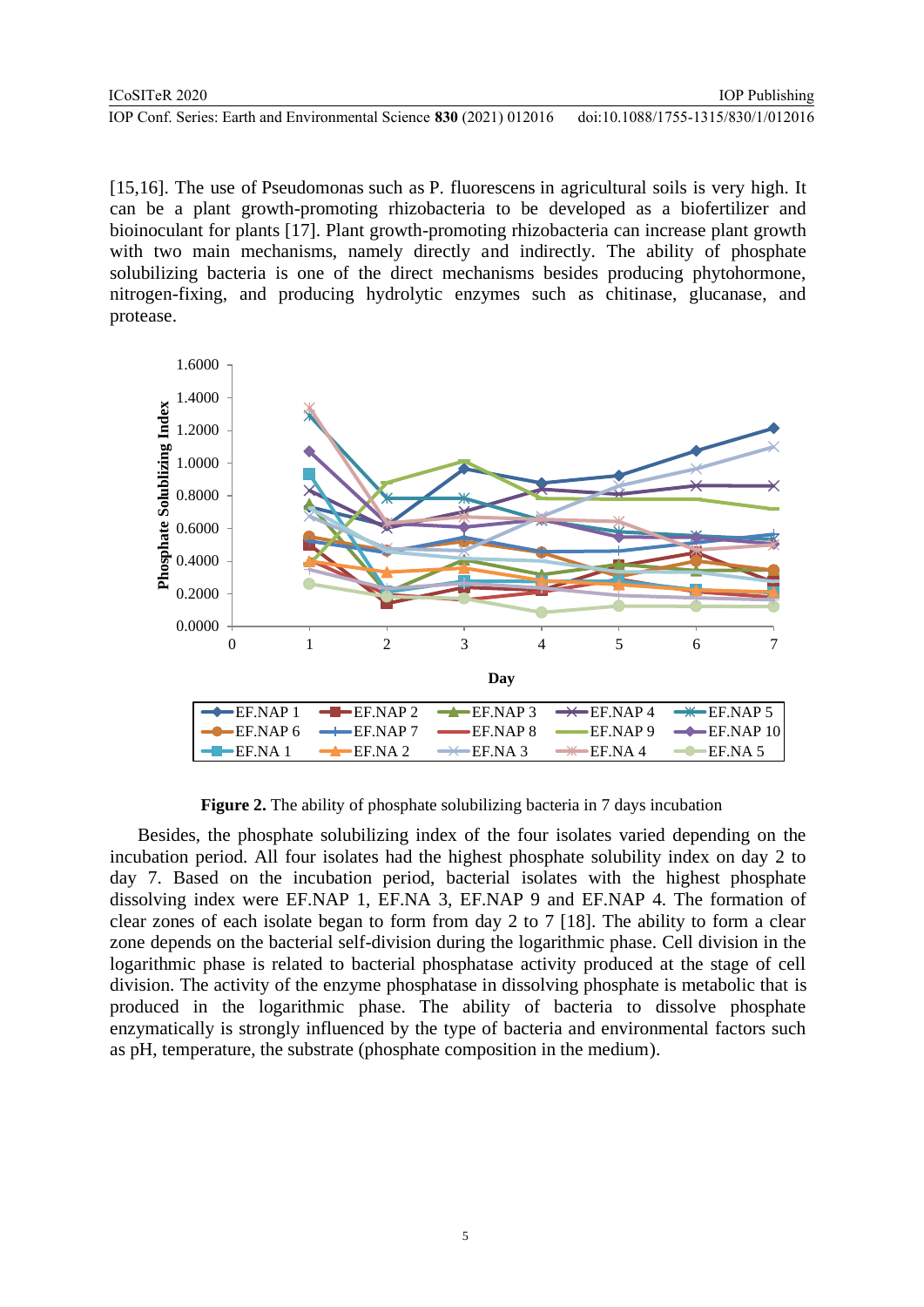| <b>Isolate Code</b> | <b>Phosphate Solublizing Index</b> | <b>Incubation Time (Day)</b> |
|---------------------|------------------------------------|------------------------------|
| EF NAP 1            | 1.2143                             | 7 <sup>th</sup>              |
| EF.NA 3             | 1.1000                             | 7 <sup>th</sup>              |
| EF NAP 9            | 0.8807                             | 2nd                          |
| EF NAP4             | 0.8622                             | 6 <sup>th</sup>              |

**Table 2.** The incubation time of isolates with the highest phosphate solubilizing index.

#### *3.3. Pathogenicity of Potential Isolates*

The pathogenicity of a potential isolate is very important to know. A simple test can be done using a potato spoilage test (pectinolytic test). Four isolates (EF.NAP 1, EF.NA 3, EF.NAP 9, and EF.NAP 4), which had the highest phosphate solubility index, showed negative results in potato spoilage (Table 3). This test aims to see the bacterial pectinolytic activity used can damage the pectin found in potato tubers. Potato tubers become one of the sample models for testing pectin's degradation, which is usually found in plant cell walls. Bacterial indications are classified as plant pathogens, namely the occurrence of lesions in tested potatoes [13]. The use of potatoes as a model host because potatoes are an alternative host that can provide information on the pathogenicity of a test bacterium [19]. Usually, the purpose is related to bacteria's pathogenicity in plants using tobacco plants called hypersensitivity testing. However, testing with potatoes can provide representative results in the pathogenicity of bacteria in plants. Bacteria that cause soft rot in plants and are pathogenic are classified into soft rot bacteria [20]. This condition is caused by the bacteria being able to soften potatoes as a substrate to be referred to as soft rot. These results show that the four potential bacterial isolates are not pathogenic to plants when applied to soil and plants.

**Table 3.** Patogenecity test of potential isolates on tuber of *Solanum tuberosum*

| <b>Isolate Code</b> | <b>Results</b> |
|---------------------|----------------|
| EF.NAP 1            | Negative       |
| EF.NA 3             | Negative       |
| EF.NAP 9            | Negative       |
| EF NAP <sub>4</sub> | Negative       |

#### **4. Conclusion**

Seventeen phosphate solubilizing bacterial isolates were successfully obtained from acid soils from and around the embankment F, a former rubber plantation land. The four isolates that had the highest phosphate (IP) were EF.NAP 1 (1.2143), EF.NA 3 (1.100), EF.NAP 4 (0.8616) and EF.NAP 9 (0.7188). The variation of phosphate dissolution index depends on the incubation period of isolates. The incubation period with the best phosphate dissolving index is days until the sixth and seventh days. The four potential isolates could not decompose potatoes as a simple test of the pathogenicity of an **isolate**. This potential isolate can be used as a candidate for bacteria that can improve the availability of acidic soil nutrients, especially the available phosphate needed by plants.